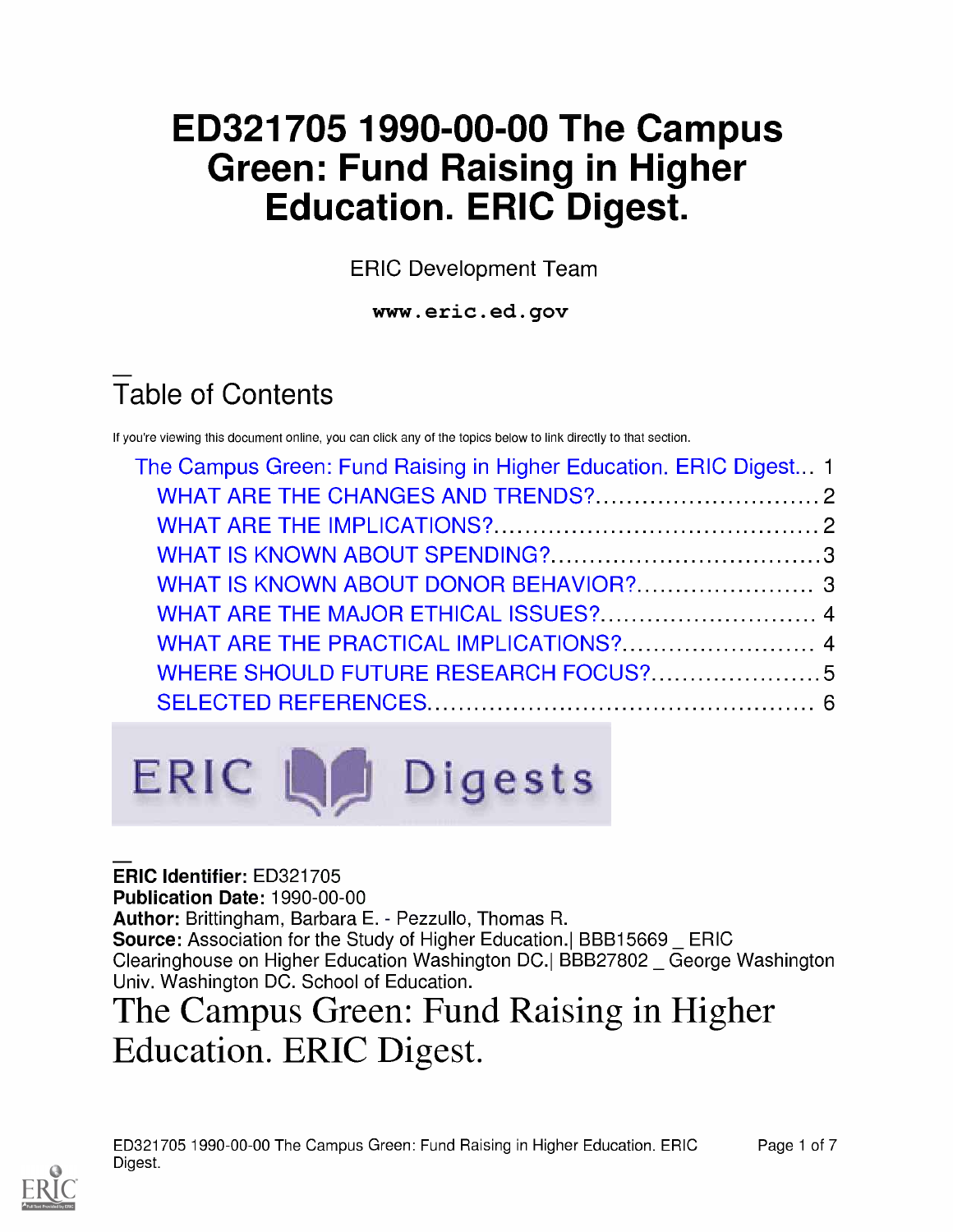#### THIS DIGEST WAS CREATED BY ERIC, THE EDUCATIONAL RESOURCES INFORMATION CENTER. FOR MORE INFORMATION ABOUT ERIC, CONTACT ACCESS ERIC 1-800-LET-ERIC

In the last two decades, private support has become increasingly important to American institutions of higher education, yet research on fund raising has lagged behind the expansion of institutional effort.

#### WHAT ARE THE CHANGES AND TRENDS?

Fund raising in American higher education dates back nearly 350 years, and several historical changes have taken place:

\* Traditional church-affiliated and individual and personal

solicitation has been replaced with increased direct

institutional appeals of an organizational and professional

nature.

\* The notion of charity has been replaced with philanthropy,

and theories of donors' behavior have changed accordingly.

\* While once considered an adjunct to the duties of the

president or a few trustees, fund raising has become a

central institutional activity.

\*Though once limited to independent colleges, fund raising

in public higher education has become accepted.

The recent past and the foreseeable future will be characterized by more formal and centrally planned fund-raising programs, greater use of marketing principles, broader acceptance of an exchange model of donors' behavior, rather than an entirely altruistic one, and wider competition for private funds from every type of institution, including, most recently, public two-year colleges.

#### WHAT ARE THE IMPLICATIONS?

Studies of institutional effectiveness using institutional, student, and alumni characteristics and analyses of donors' behavior have dominated research in fund raising for the last 20 years. Although few unqualified generalizations about effectiveness can be made from the literature, a clear and consistent association is

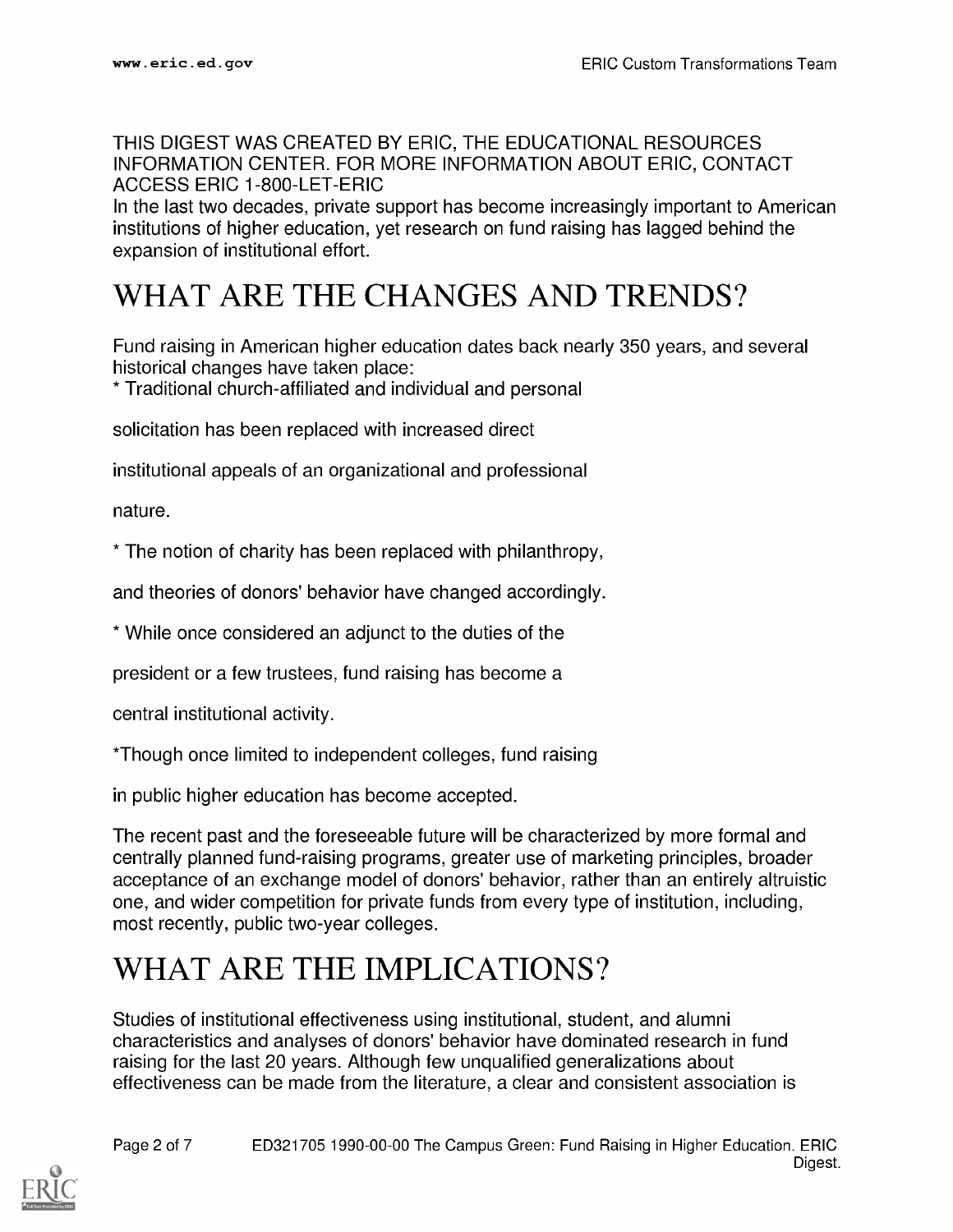found between dollars spent on fund raising and results of fund raising. But increased spending is not the same as wisely increased spending, and little research is available for guidance on how to spend well. Beyond the level of spending, many studies associate success in fund raising with institutional pride, prestige, and emotional attachment by alumni. These results are important to the practitioner, because properly organized advancement programs to enhance pride, prestige, and alumni attachment can be part of a comprehensive strategy to enhance fund raising. Some factors generally associated with successful fund raising, however, are not under the control of the advancement office or readily altered in the interests of fund raising (size, location, historical success in fund raising, and type of governance, for example).

#### WHAT IS KNOWN ABOUT SPENDING?

Research on spending has been limited to surveys, providing limited insight into optimum level, relation to output, or control of marginal costs of fund raising. The best informed advice suggests that internal rather than cross-institutional comparisons should be made, with careful attention to monitoring average costs, changes in marginal cost per gift dollar, diminishing returns, the percent of total institutional budget spent on advancement, and gift income by source and program.

### WHAT IS KNOWN ABOUT DONOR BEHAVIOR?

The more promising models of individuals' behavior as donors depart from models of pure altruism in favor of exchange models, which attempt to explain donors' motives based on receipt of "goods"--perquisites, tokens, or honors--in exchange for the gift, and a repeated disequilibrium that follows, leaving the donor with a need to respond to recognition and acknowledgment with yet more gifts.

In general, people more disposed to giving are religious (especially Protestant), married with children, women, and better educated. Alumni donors tend to be wealthier, be middle-aged or older, have strong emotional ties to their alma maters, have earned at least a bachelor's degree, participate in some alumni activities, and have religious or voluntary affiliations. Sex and marital status are not good predictors of alumni giving. The search for precollege or college variables (including major, place of residence, and participation in student activities) associated with giving has yielded few consistent findings, though having sufficient financial aid, particularly in the form of scholarships, may be related to future giving.

Corporate giving is tied to self-interest, such as gains in research in the area of the company's needs, production of trained personnel, employees' morale, and the improvement of the community's environment.

Foundations appear most interested in a college's past successes, the evidence of its ability to perform, its size, and its prestige. Highly focused, thinly staffed, and conservative, most foundations are inclined to give to established and larger organizations and may follow the lead of other donors or larger foundations without further research and evaluation.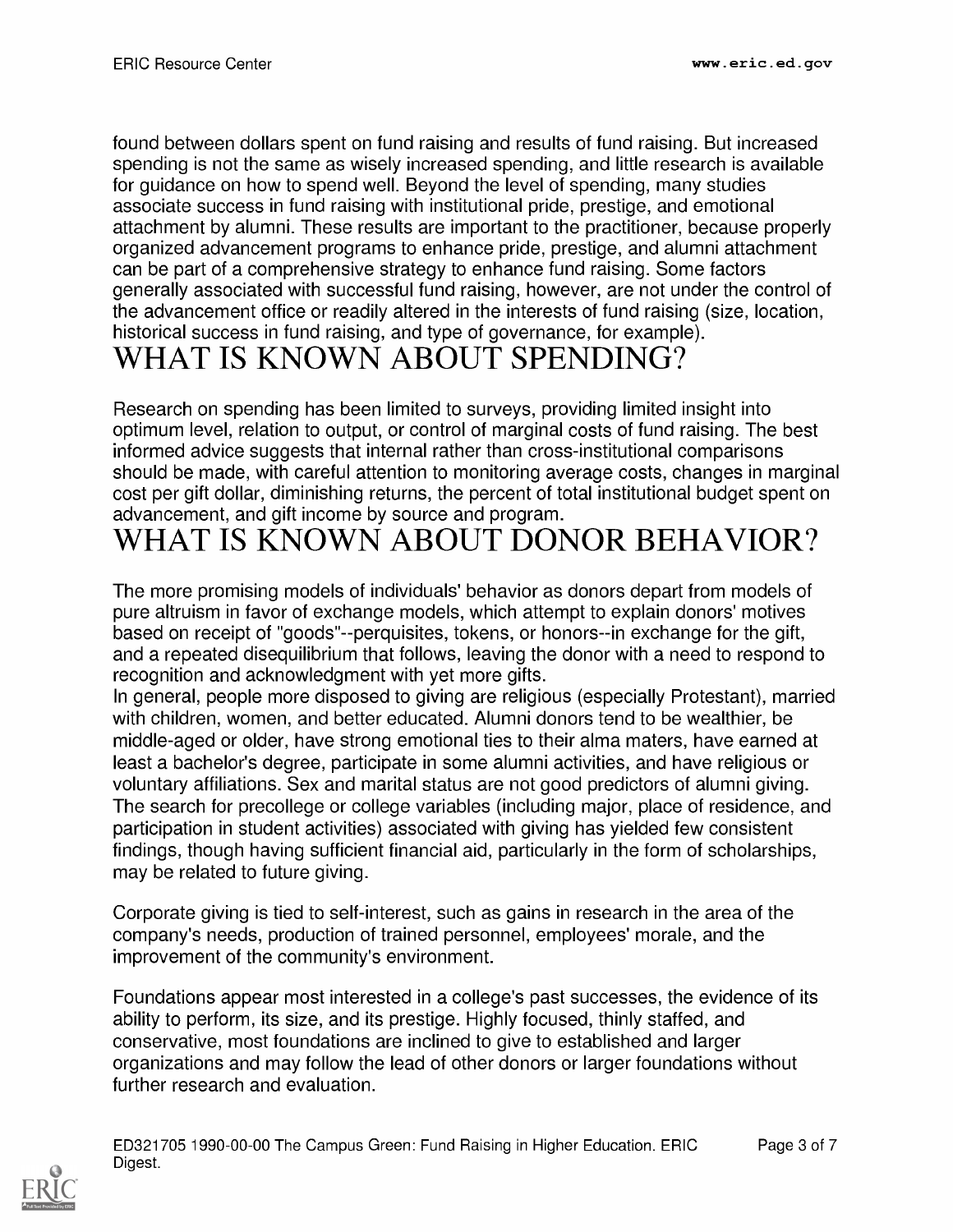Donors of all types seem to be aware of the link between price and quality, favoring institutions of prestige and magnitude. Companies and organizations respond conservatively in times of economic setback, while individuals give despite such times. The wealthy are most sensitive to the price of giving, responding to changes in deductibility, while the middle class and the poor--particularly when it comes to church giving--seem unaffected by tax incentives or fluctuations in the economy.

#### WHAT ARE THE MAJOR ETHICAL ISSUES?

Fund raising is tied fundamentally to an institution's values and priorities, even as it helps shape those values and priorities. Today, fund raisers face difficult questions--relating their energies to their institution's overall priorities, establishing a proper relationship between donors and the institution, determining which information the institution is obliged to share with prospective and actual donors, knowing when a gift should be refused, and determining the obligations of fund raisers to their institutions and the larger community. These issues are made the more difficult because fund raisers operate without the cloak of academic freedom, are often strongly driven by the bottom line, and have few professional opportunities to consider matters of values or ethics with peers from other institutions.

#### WHAT ARE THE PRACTICAL IMPLICATIONS?

The following recommendations are offered to institutions:

1. Consider sources of private support strategically, deciding

which sources have the best potential for a particular

institution.

2. Designate some private support for areas that will build

students' understanding of the importance of private

support for colleges and universities and may help shape

their future behavior as alumni.

3. Work to strengthen institutional traditions of philanthropy

and community service.

4. Participate in locally useful research studies with the

candid exchange of information among peers.

The following apply to professional associations and foundations:

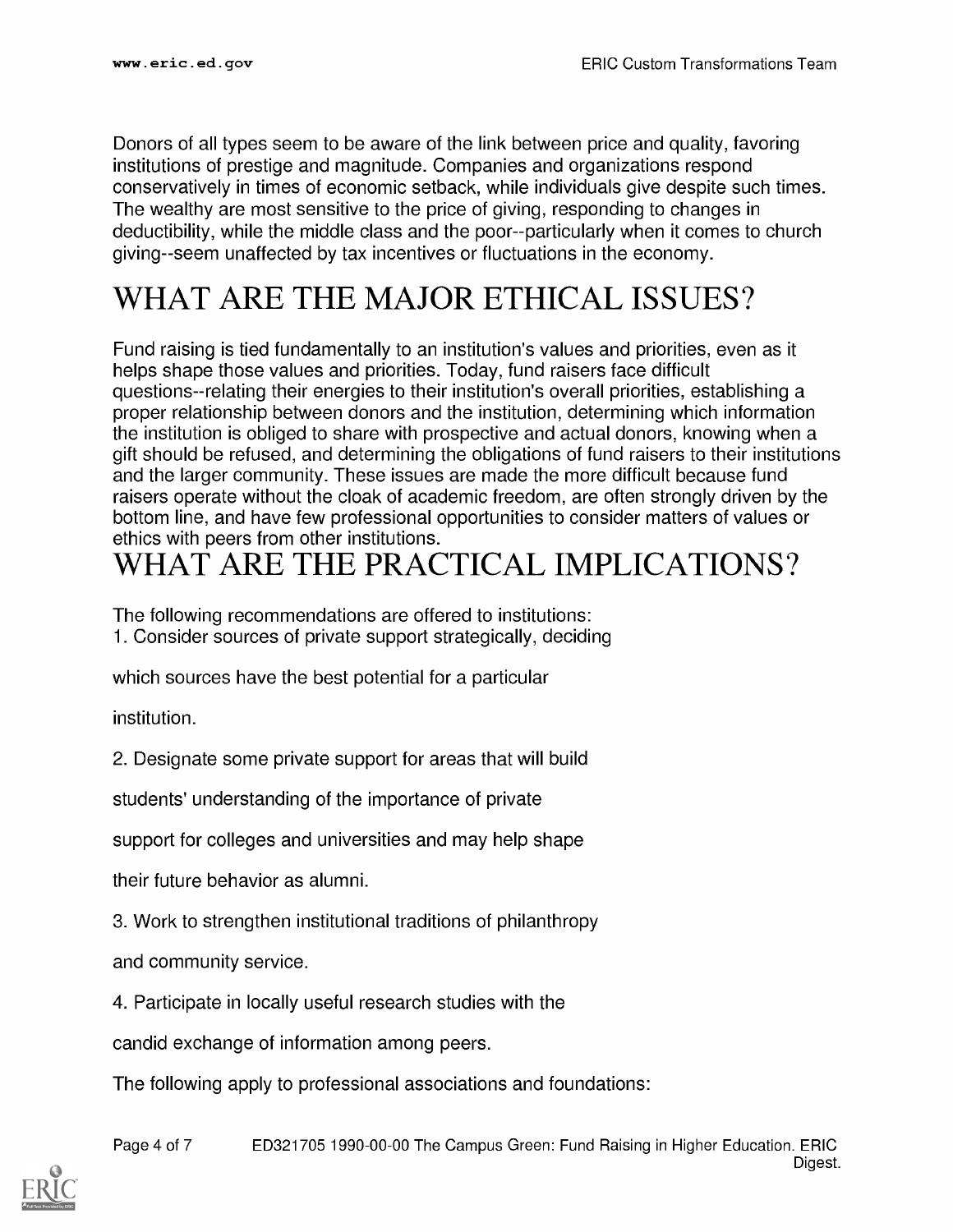1. Broaden professional development conferences and workshops,

going beyond the techniques of fund raising and into

research findings and discussions of values and ethics.

2. Establish opportunities for reflection and research on

practice, such as sabbatical and study leaves and programs

for visiting scholars and practitioners.

3. Strengthen the developing support for research in fund

raising and efforts to integrate philanthropy into the

curriculum.

4. Lead and support institutions in shaping their fund raising

to reflect demographic changes.

5. Include research and evaluation as a central focus of

professional organizations, their publications, and their

meeting programs.

### WHERE SHOULD FUTURE RESEARCH FOCUS?

Some suggested areas for research are offered as they derive from the authors' review of research:

- \* Research on spending and the effectiveness of fund raising.
- \* Research on consistency of college mission.
- \* Research on formation of alumni donors' attitudes.
- \* Evaluation as research.

With these guidelines for future inquiry, it will be possible to add crucial information to the development of an integrated theory of fund raising, donors' behavior, and effectiveness of fund raising.

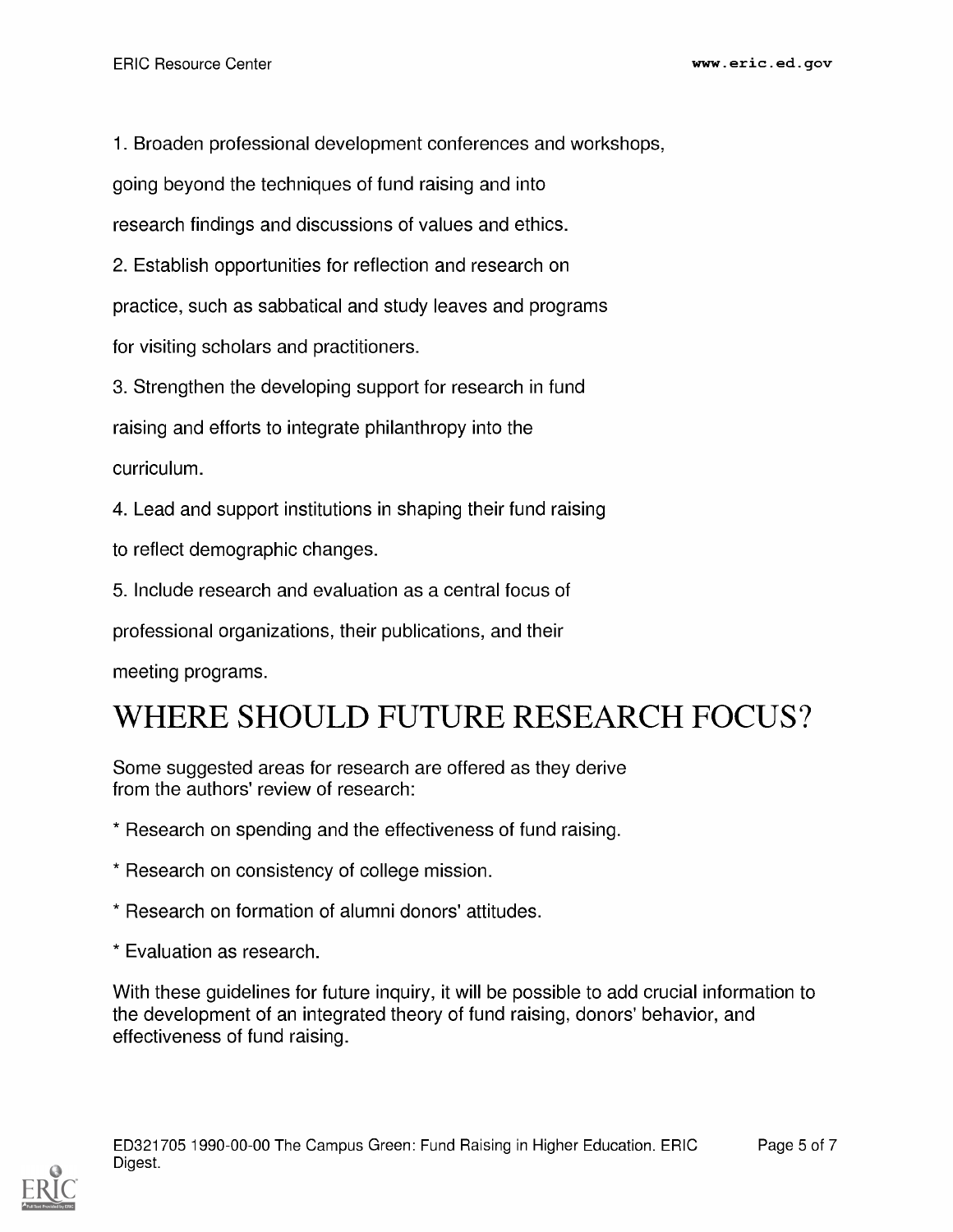#### SELECTED REFERENCES

Carbone, Robert F. 1986. AN AGENDA FOR RESEARCH ON FUND RAISING. College Park: Univ. of Maryland, Clearinghouse for Research on Fund Raising. Duronio, Margaret A., B. Loessin, and G. Borton. 1988. A

SURVEY OF FUND-RAISING METHODS; IMPLICATIONS FOR MANAGEMENT.

Working Paper No. 5. Paper presented at a meeting of the

American Educational Research Association, April, New Orleans,

Louisiana. ED 296 651. 29 pp. MF-01; PC-02.

Leslie, Larry L., and G. Ramey. 1988. "Donor Behavior and Voluntary Support for Higher Education Institutions." JOURNAL OF HIGHER EDUCATION 59(2): 115-32.

Paton, George J. November 1985. "Research about Development: Reasons for It, Obstacles to It."FUND RAISING MANAGEMENT: 42-49.

This ERIC Digest is based on a new full-length report in the ASHE-ERIC Higher Education Report series, prepared by the ERIC Clearinghouse on Higher Education in cooperation with the Association for the Study of Higher Education, and published by the School of Education at the George Washington University. Each report is a definitive review of the literature and institutional practice on a single critical issue. Many administrators subscribe to the series and circulate reports to staff and faculty committees with responsibility in a report's topic area. Reports are available through subscriptions for \$80 per year (\$90 outside the U.S.) Subscriptions begin with Report 1 and conclude with Report 8 of the current series year. Single copies, at \$17 each, are available from: ASHE-ERIC Higher Education Reports, The George Washington University, One Dupont Circle, Suite 630, Washington, DC 20036-1183. Or phone (202) 296-2597.

This publication was partially prepared with funding from the Office of Educational Research and Improvement, U.S. Department of Education, under contract no. ED RI-88-062014. The opinions expressed here do not necessarily reflect the positions of OERI or the department.

Title: The Campus Green: Fund Raising in Higher Education. ERIC Digest. Note: For the full report, see HE 023 724. Document Type: Information Analyses---ERIC Information Analysis Products (IAPs) (071); Information Analyses---ERIC Digests (Selected) in Full Text (073); Target Audience: Administrators, Practitioners Available From: ASHE-ERIC Higher Education Reports, The George Washington